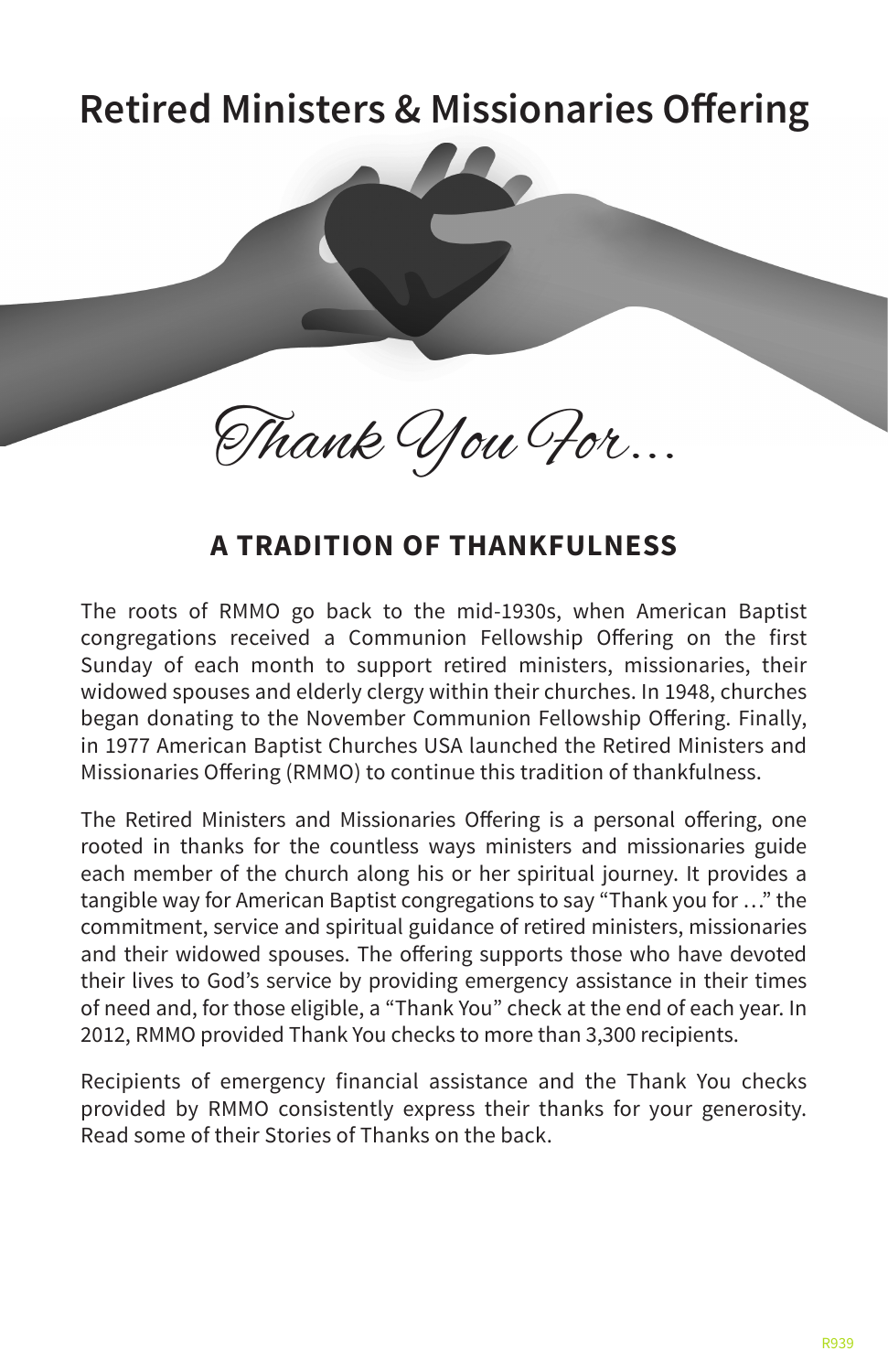### **A TRADITION OF THANKFULNESS**

Thank You For...Remembering us

"Please accept our thanks and our appreciation for the unexpected gift from the Retired Ministers and Missionaries Offering. As an American Baptist pastor, I remember collecting this offering for many years in our churches and now we are the happy recipients."

*— Pastor Roger Jump*

Thank You For...Helping me help others

"Thank you to RMMO for the check I received this year. I was able to write a check for our church's offering. This year it went to help a young man in college. Thank you for enabling me to share with others."

*— Millie Zediker*

Thank You For...

Helping me save for a rainy day

"We placed it [our RMMO gift] in our savings so that we could keep it for a rainy day. We truly appreciate all who contribute to the Retired Ministers and Missionaries Offering as an expression of thanks to retired pastors and missionaries for the sacrificial service they gave to the Lord. May God bless them."

*— Pastor Len and Shirley Lewis*

Join us in saying "Thank you for …" the many ways ABC's retired ministers, missionaries and their widowed spouses have contributed to our congregations.

We will receive RMMO on **the same of the set of the set of the set of the set of the set of the set of the set o** 

Please help us reach our goal of **this year.** This year.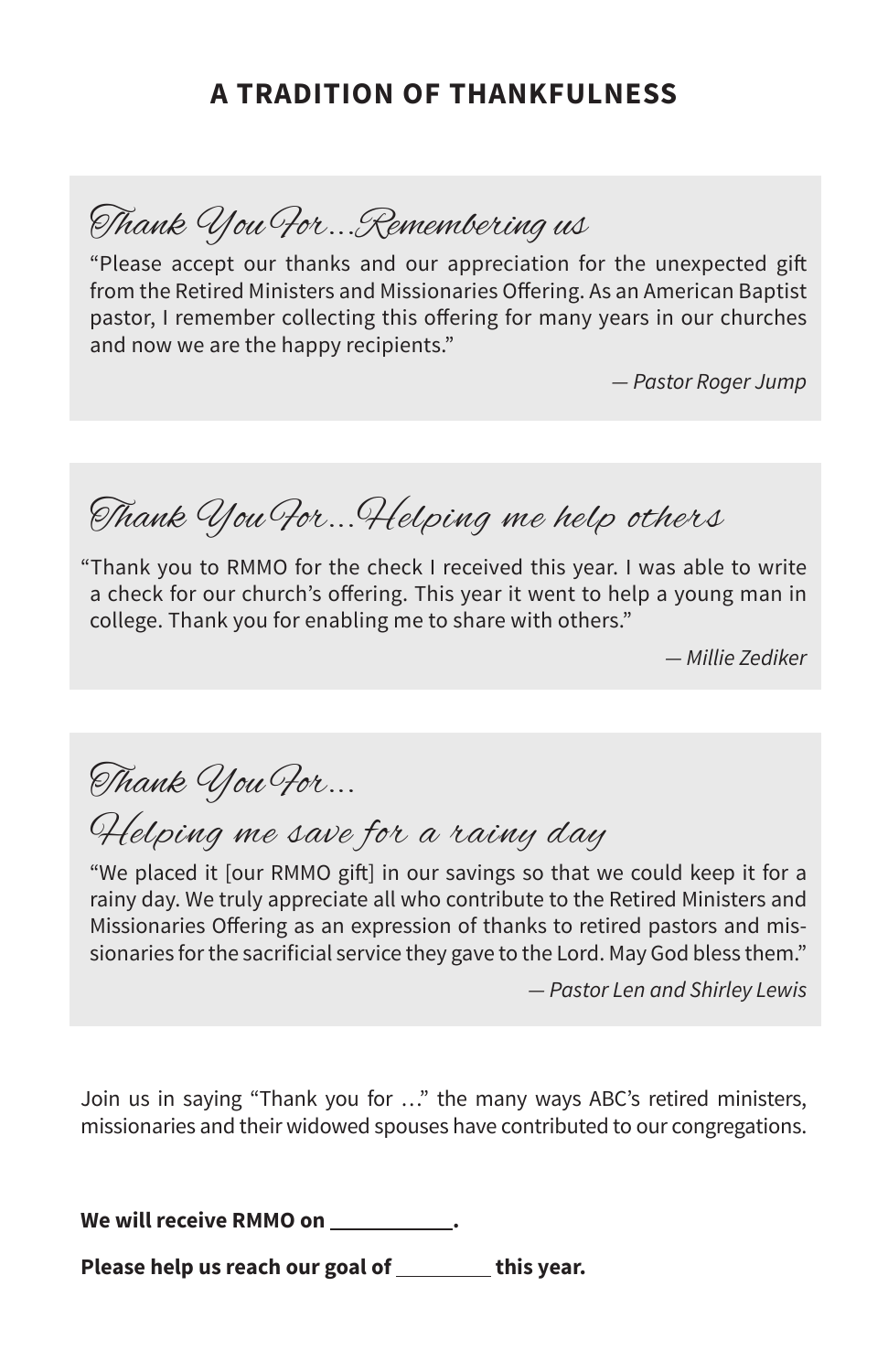# **Retired Ministers & Missionaries Offering Retired Ministers & Missionaries Offering**

Thank You For...

### **THE IMPORTANCE OF RMMO**

THE IMPORTANCE OF RMMO<br>Following God's call does not come without sacrifice. Retired ministers, missionaries and their widowed spouses often have limited options for adequately planning for the future. Medical problems, moves or the death of a spouse can also cause these leaders to find themselves far from the church family that once supported them.

The assistance you provide through a contribution to RMMO restores that lifeline and maintains an ongoing connection to the ABC family. Like anyone else, retired ministers and missionaries experience stress and worry when faced with unexpected expenses. RMMO exists to alleviate that stress, worry and the hardship — and also to say "Thank you for …" the sacrifices our retired ministers, missionaries and their widowed spouses have made in order to serve us and God.

#### **RMMO recipients have used their funds:**

- To cover medical expenses for hearing aids, dental services and vision care, which are not typically covered by Medicare
- To cover emergency medical procedures for themselves and their families
- **•**  To purchase prescription medication not covered by health insurance
- **•**  To make emergency home repairs
- To serve God and their community, even in retirement

Join us to say "Thank you for …" the countless ways ABC's retired ministers, missionaries and their widowed spouses have contributed to our congregations.

#### **We will receive RMMO on .**

Please help us reach our goal of **with the same of the year.**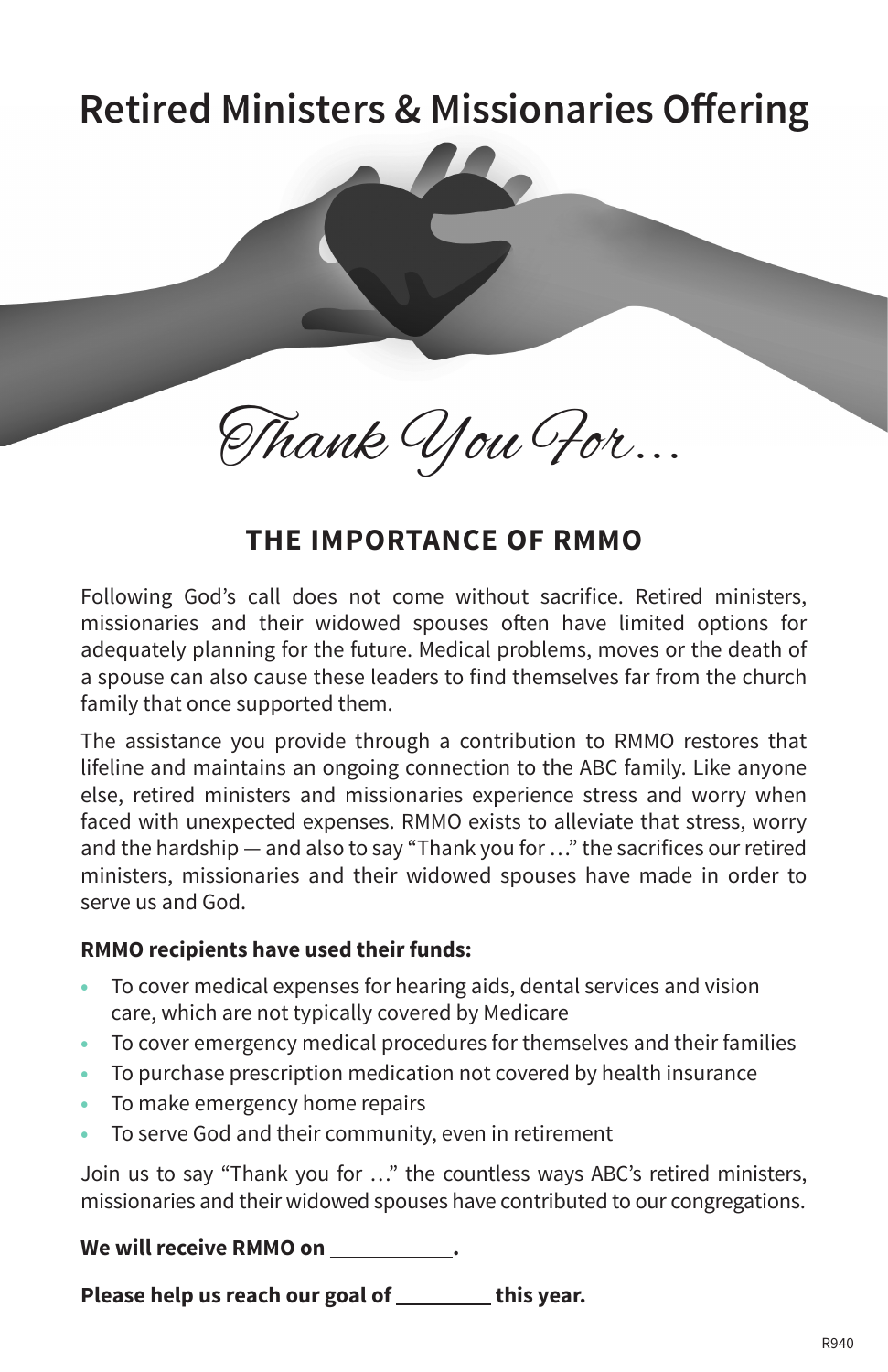## **THE IMPORTANCE OF RMMO**

In 2012, thanks to your generosity, contributions to RMMO totaled nearly \$700,000. RMMO recipients often tell us about the difference your gift makes in their lives. Sometimes your gift is the answer to an urgent prayer. Other times it is a heartwarming reminder that the American Baptist Churches still love and support those who gave so much to the church. But every time they receive emergency assistance or a Thank You check, the retired ministers, missionaries and widowed spouses pause to say "thank you."

Thank You For...

...Giving to people you've never met.

"I used to visit one retired minister who had cheap hearing aids and really couldn't hear-- I passed the information along to MMBB —the next time I visited, he told us he was able to get hearing aids.

I visited a widow in Texas one summer, and she was talking about her electric bills—she was having difficulty paying them because of the heat wave. The next year when I visited, she had received RMMO funds. "I don't even know how they found out." I didn't tell her, but it's part of the way we do things.

Before I retired, I met an American Baptist minister in the hospital, who mentioned he was having difficulty with his expenses. As a result, he was able to get assistance for paying his hospital bills from RMMO.

The beauty of it all was that each one of these people had no idea how MMBB discovered their needs and didn't know the thousands of people who gave gifts that would change their lives. It's a beautiful experience."

— Recipient & Donor Walter G. Griffith

Your gift to RMMO makes a tangible difference in the lives of retired ministers, missionaries and their widowed spouses. Thank you.

We will collect our RMMO on \_\_\_\_\_\_\_\_.

Please help us reach our goal of **the same of the same of the vear.**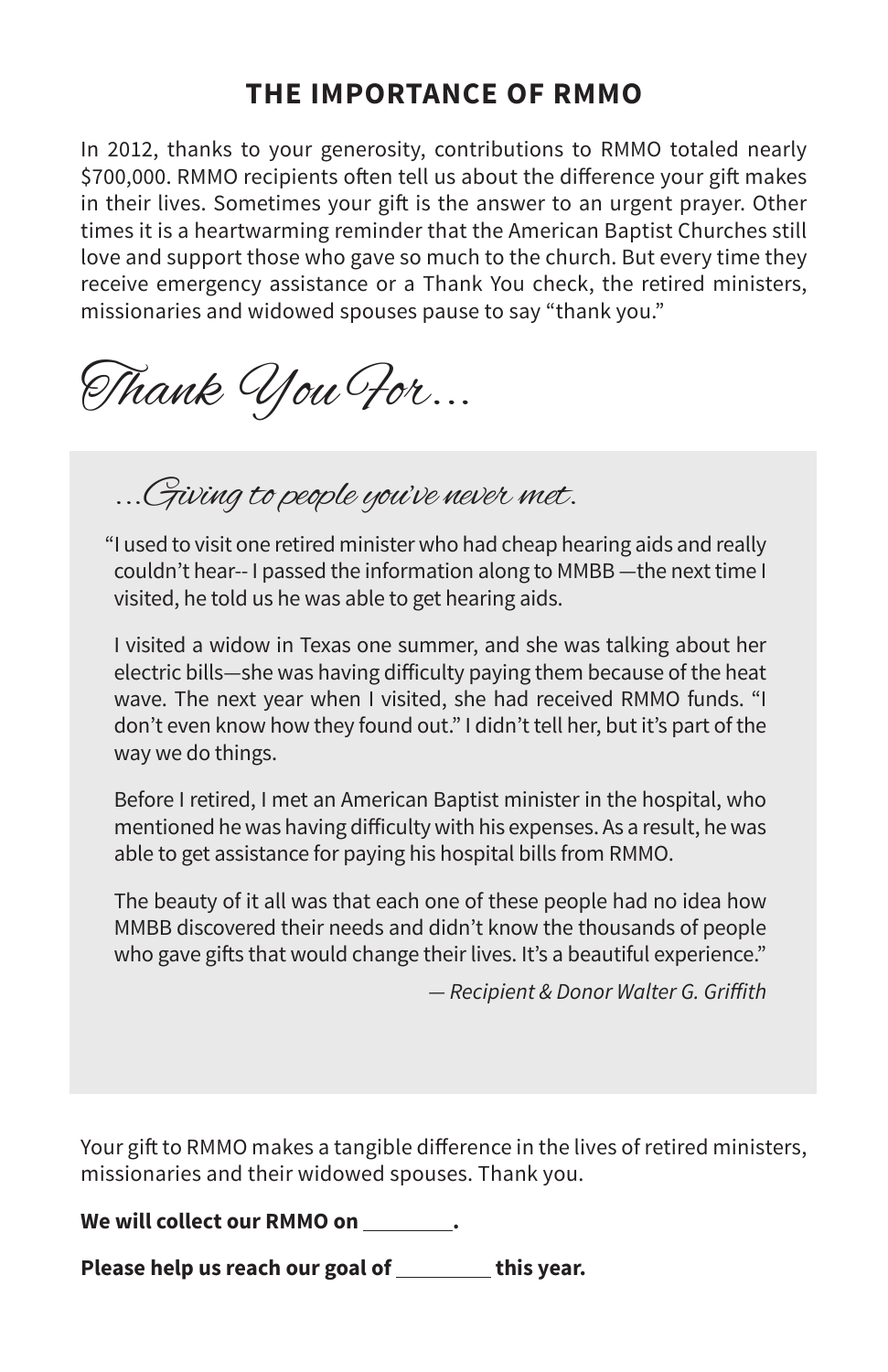# **Retired Ministers & Missionaries Offering Retired Ministers & Missionaries Offering**

Thank You For...

# **EXTENDING OUR CHRISTIAN CULTURE OF GRATITUDE EXEMPING OUR CHRISTIAN CULTURE OF GRATITUL**<br>International Consect of thank of thanks for you as I remember

*"I do not cease to give thanks for you as I remember you in my prayers."* —Ephesians 1:16

In this familiar passage, Paul shows his gratitude to the church at Ephesus for the love and devotion they displayed as he ministered to them. This culture of gratitude — where spiritual leaders give thanks for the church's fellowship, and God's followers give thanks for ministers' and missionaries' spiritual guidance — is deeply ingrained in the Christian faith.

Today, RMMO is a tangible way for American Baptist congregations to say "Thank you for …" the commitment, service and spiritual guidance of retired ministers and missionaries. The offering supports those who have devoted their lives to God's service by providing emergency assistance in their times of need and a Thank You check at the end of each year. In 2012, RMMO provided Thank You checks to more than 3,300 recipients. This year's national RMMO campaign goal is \$1.2 million.

Join us in saying "Thank you for …" the countless ways ABC's retired ministers, missionaries and their widowed spouses have contributed to our congregations.

**We will receive RMMO on .** 

Please help us reach our goal of **the same of the same of the vear.**